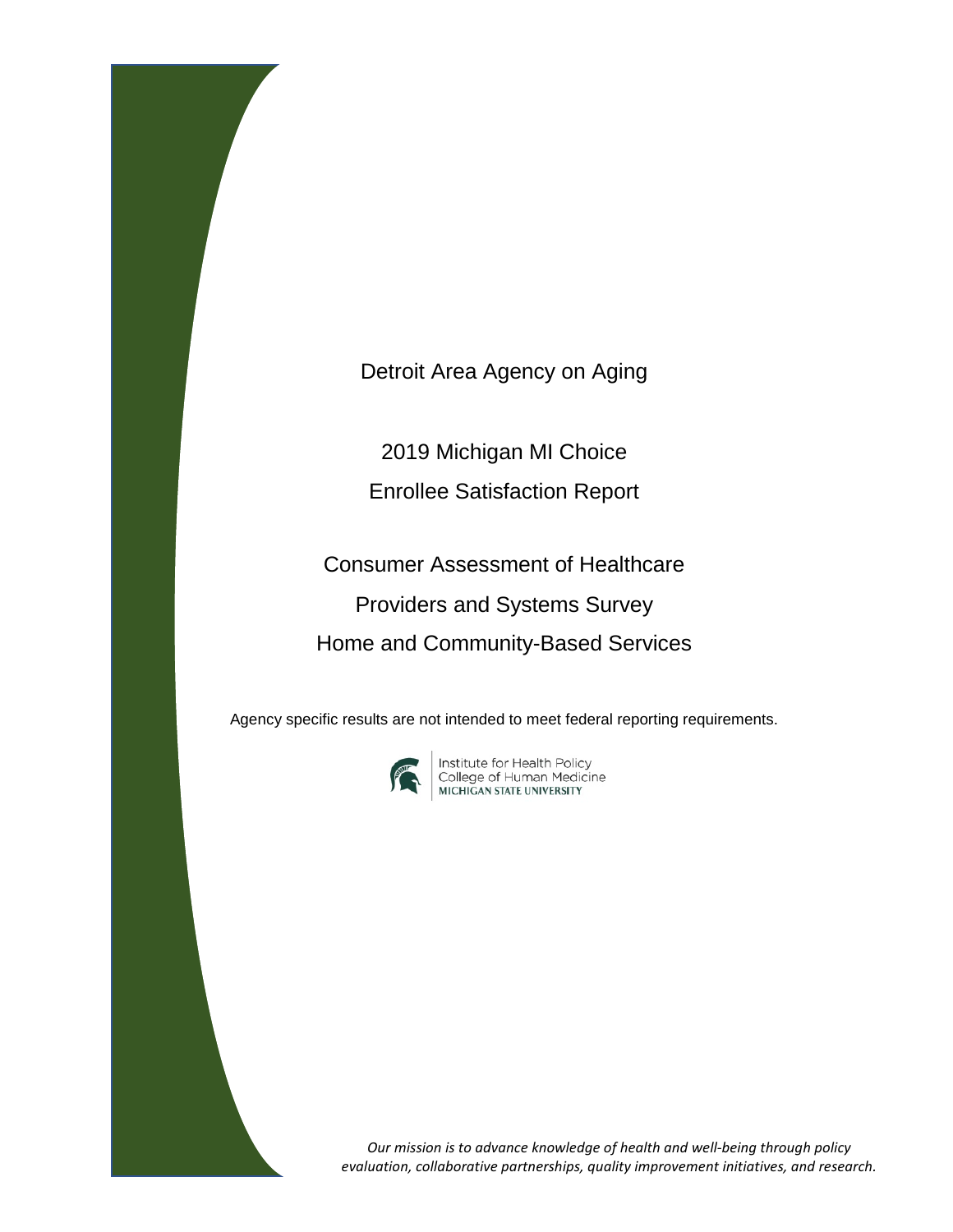

#### **Introduction**

The goal of the MI Choice Enrollee Satisfaction Survey is to provide performance feedback that is actionable and that will aid in improving patient-centered service delivery. The CAHPS Home and Community-Based Services Survey was selected because (1) it is the most widely used survey with benchmarking and standardized questions for assessing patient experiences in the United States, (2) the survey tool and technical guidance is publicly available from the Agency for Healthcare Research and Quality, (3) the survey has a strong track record of rigorous scientific development and testing to ensure reliability and validity, and (4) the survey is commonly used as the federal reporting standard to the Centers for Medicaid and Medicaid Services.

## Methodology

There were 8,729 enrollees who met the following criteria for the sampling frame: (1) enrolled in the MI Choice program for at least three months between February and April 2019; (2) had at least one claim during that time period; (3) 18 years of age or older; and (4) did not participate in the 2018 MI Choice Enrollee Satisfaction Survey. A random number methodology per agency was then applied resulting in 3,417 enrollees being including in the telephone sample frame. The sampling frame for the Detroit Area Agency on Aging was 150 with 25 completed surveys.

Prior to the survey administration, a pre-notification letter was sent informing enrollees to anticipate a telephone call. Enrollees were assured that the survey was being sponsored by the State of Michigan and answers kept confidential by Michigan State University.

MI Choice enrollees completed the telephone survey from May to September 2019. The survey was considered viable for inclusion if the respondent answered three cognitive screening questions with valid responses: (1) Does someone come into your home to help you? (2) How do they help you? and (3) What do you call them?

Survey results were standardized to a 100-point scale with mean scores calculated in accordance with the Technical Assistance Guide for Analyzing Data from the CAHPS Home and Community-Based Services Survey. Less than five percent of the respondents opted to use the alternative responses where options are presented as "mostly yes" or "mostly no" instead of a more cognitively challenging Likert-type scale. The alternative responses were also converted to the standardized scale.

Statewide and agency specific calculations are provided within this report. Please note that agency results are informational only and not intended for federal reporting. Official reporting of CAHPS results requires 100 valid surveys per unit of analysis completed by an approved vender. Cells under five were either suppressed or excluded from presentation because of the instability of reporting small numbers.

## **Demographics**

Detroit Area Agency on Aging respondents were more likely to be female and black when compared to the statewide demographic profile (84.0% vs. 66.9% and 88.0% vs. 18.8%; respectively) as shown in Table 1.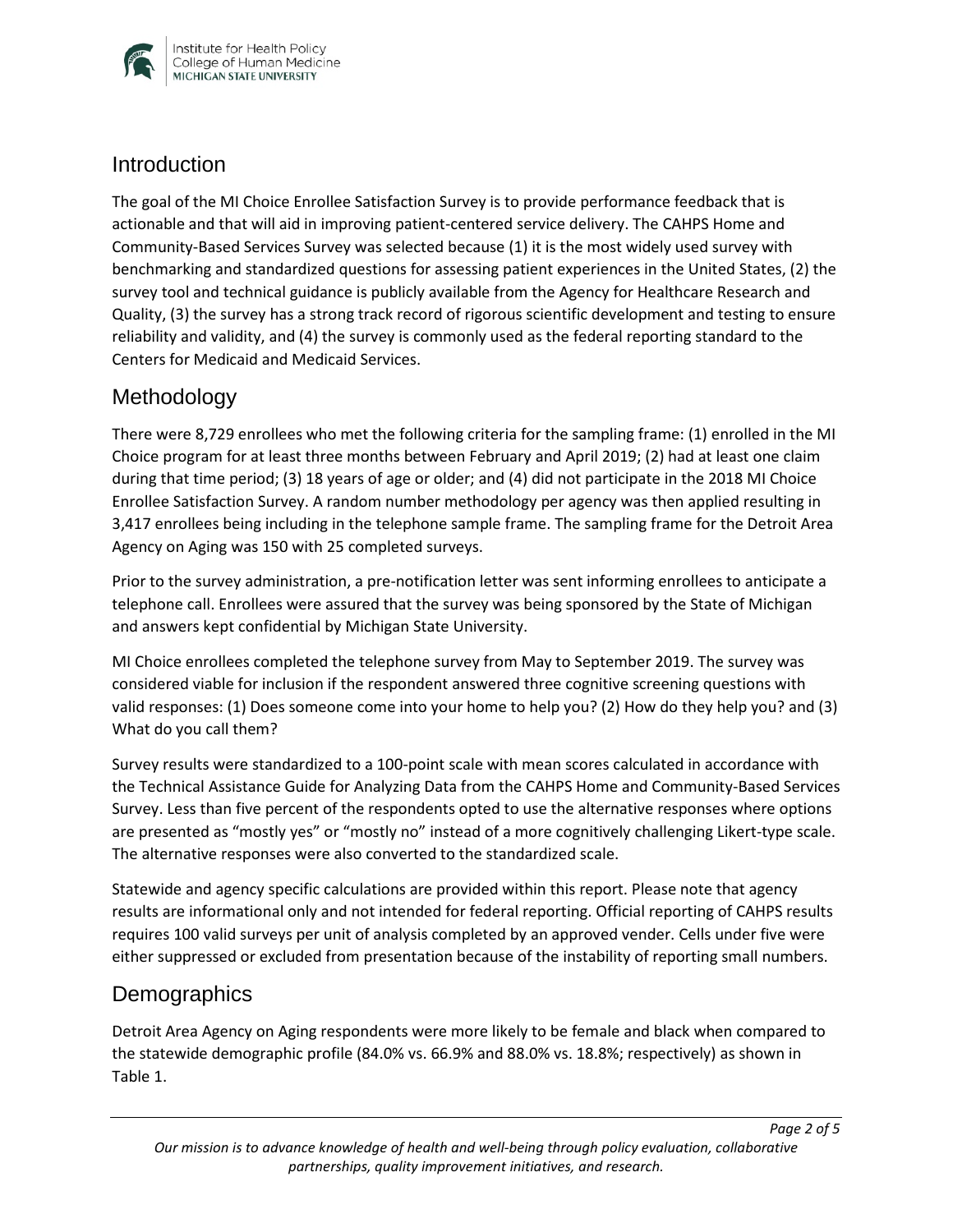

| stillographits         |                      |              |     |                |              |  |  |  |  |
|------------------------|----------------------|--------------|-----|----------------|--------------|--|--|--|--|
|                        | <b>Response</b>      | <b>State</b> |     | <b>Detroit</b> |              |  |  |  |  |
| <b>Demographics</b>    |                      | %            | #   | %              | #            |  |  |  |  |
| Age                    | 18-64 years old      | 40.3         | 242 | 40.0           | 10           |  |  |  |  |
|                        | 65+ years old        | 59.7         | 359 | 60.0           | 15           |  |  |  |  |
| Gender                 | Female               | 66.9         | 402 | 84.0           | 21           |  |  |  |  |
|                        | Male                 | 33.1         | 199 | S              | 4            |  |  |  |  |
| <b>Education Level</b> | High School or Less  | 56.6         | 328 | 58.3           | 14           |  |  |  |  |
|                        | Some College or More | 43.4         | 252 | 41.7           | 10           |  |  |  |  |
| Race                   | White                | 71.0         | 427 |                | 0            |  |  |  |  |
|                        | <b>Black</b>         | 18.8         | 113 | 88.0           | 22           |  |  |  |  |
|                        | Hispanic             | 3.0          | 18  | S              | $\mathbf{1}$ |  |  |  |  |
|                        | Other                | 5.2          | 31  | S              | $\mathbf{1}$ |  |  |  |  |
|                        | Unknown              | 2.0          | 12  | S              | $\mathbf{1}$ |  |  |  |  |
| <b>Mental Health</b>   | Scale from 1-100     | 59.5         | 595 | 56.7           | 24           |  |  |  |  |
| <b>Overall Health</b>  | Scale from 1-100     | 47.9         | 587 | 44.0           | 25           |  |  |  |  |

## **Table 1 Demographics**

*'s' indicated suppressed due to cell size less than 5.* 

## **Results**

The CAHPS survey asks 46 questions which can be grouped into 11 domains of objective and actionable information for quality improvement. These domains address issues such as unmet need, physical safety, helpfulness of the case manager, the quality of the patient-caregiver relationship, and the respondent's feelings of self-determination. CAHPS domain results are presented in Table 2.

Detroit Area Agency on Aging scored at least five percentage points higher than the state average on Planning Your Time and Activities (83.9% vs. 78.8%). This agency scored at least five percentage points lower than the state average on (1) Global Rating, (2) Recommendation Rating, and (3) Staff are Reliable and Helpful. The remaining CAHPS domains were within five-percentage points of the statewide average.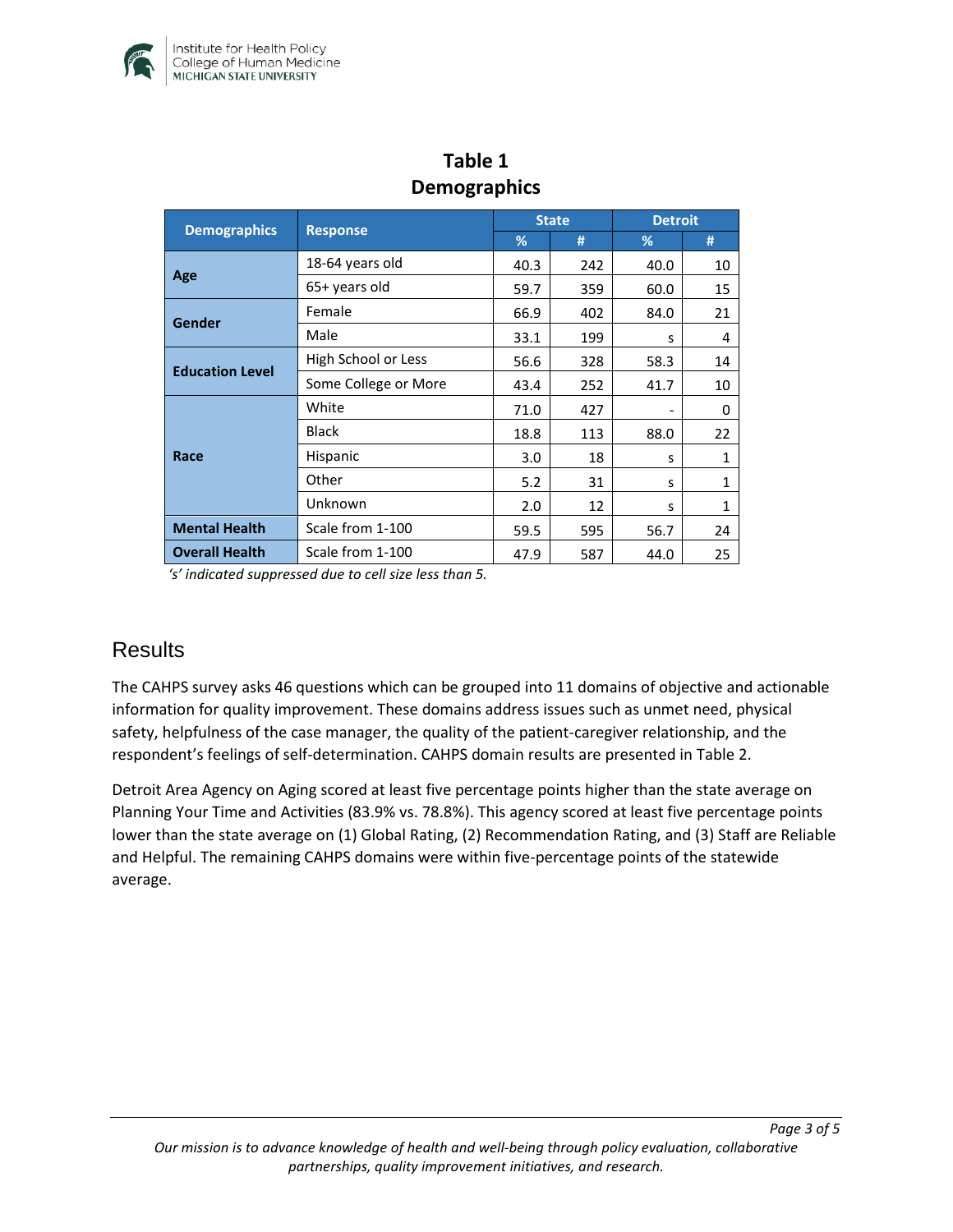

# **Table 2 2019 MI Choice Enrollee Satisfaction Survey**

| <b>Category</b>                                                     | <b>Question</b>                                                                    |      | <b>Agency</b><br><b>Percent</b><br>$n=25$ |
|---------------------------------------------------------------------|------------------------------------------------------------------------------------|------|-------------------------------------------|
| <b>Global Ratings</b><br><b>Measures</b>                            | <b>Category Score</b>                                                              | 92.0 | 80.4                                      |
|                                                                     | Global Rating of Personal Assistance and Behavioral Health Staff                   | 92.9 | 97.2                                      |
|                                                                     | <b>Global Rating of Case Manager</b>                                               | 91.4 | 93.9                                      |
| <b>Recommendation</b><br><b>Measures</b>                            | <b>Category Score</b>                                                              | 93.3 | 71.2                                      |
|                                                                     | Recommendation of Personal Assistance and Behavioral Health Staff                  | 94.3 | 93.1                                      |
|                                                                     | Recommendation of Case Manager                                                     | 92.9 | 95.5                                      |
| <b>Staff are reliable</b><br>and helpful                            | <b>Category Score</b>                                                              | 92.4 | 86.9                                      |
|                                                                     | Staff come to work on time                                                         | 93.3 | 97.2                                      |
|                                                                     | Staff work as long as they are supposed to                                         | 95.4 | 93.1                                      |
|                                                                     | Someone tells you if staff cannot come                                             | 85.8 | 94.2                                      |
|                                                                     | Staff make sure you have enough privacy for dressed, shower, bathing               | 93.3 | 100                                       |
| <b>Staff listen and</b><br>communicate<br>well                      | <b>Category Score</b>                                                              | 94.9 | 96.1                                      |
|                                                                     | Staff treat you with courtesy and respect                                          | 97.0 | 100                                       |
|                                                                     | Staff explanations are easy to understand                                          | 92.9 | 88.9                                      |
|                                                                     | Staff treat you the way you want them to                                           | 95.3 | 97.2                                      |
|                                                                     | Staff explain things in a way that is easy to understand                           | 94.8 | 100                                       |
|                                                                     | Staff know what kind of help you need with everyday activities                     | 96.6 | 100                                       |
| <b>Case Manager is</b><br><b>Helpful</b>                            | <b>Category Score</b>                                                              | 94.5 | 96.9                                      |
|                                                                     | Able to contact this case manager when needed                                      | 97.8 | 100                                       |
|                                                                     | Case manager helped when asked for help with getting or fixing<br>equipment        | 94.2 | 100                                       |
|                                                                     | Case manager helped when asked for help with getting other changes<br>to services  | 91.4 | 90.6                                      |
| <b>Choosing the</b><br><b>Services that</b><br><b>Matter to You</b> | <b>Category Score</b>                                                              | 90.9 | 95.3                                      |
|                                                                     | Person-centered service plan included all of the things that are<br>important      | 86.5 | 90.6                                      |
|                                                                     | Staff knows what's on the service plan, including the things that are<br>important | 95.4 | 100                                       |